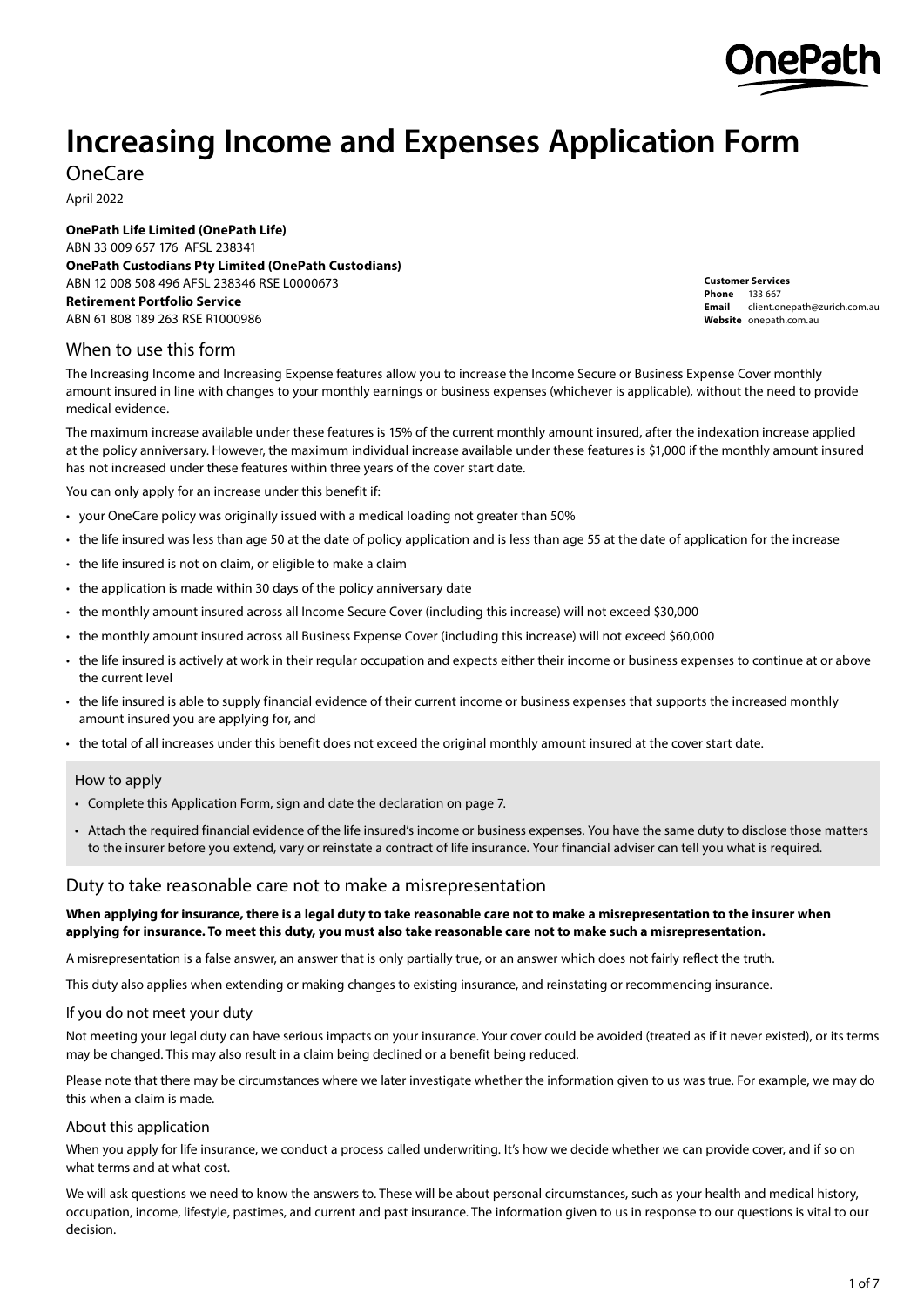When you apply for insurance benefits through a superannuation fund, or ask to extend or make changes to existing insurance benefits, the fund trustee may pass on to us personal information you provide to them. You also therefore need to take reasonable care not to make a misrepresentation when providing this information to the fund trustee.

When you apply for insurance benefits through a superannuation fund, or ask to extend or make changes to existing insurance benefits, the fund trustee may pass on to us personal information you provide to them. You also therefore need to take reasonable care not to make a misrepresentation when providing this information to the fund trustee.

#### Guidance for answering our questions

You are responsible for the information you provide to us. When answering our questions, you should:

- think carefully about each question before answering. If you are unsure of the meaning of any question, please ask us before you respond
- answer every question
- answer truthfully, accurately and completely. If you are unsure about whether you should include information, please include it. Please don't assume we will ask others such as your doctor.
- review your application carefully. If someone else helped prepare your application, please check every answer (and if necessary, make any corrections).

#### Changes before your cover starts

Before your cover starts, please tell us about any changes that mean you would now answer our questions differently. It could save time if you let us know about any changes as and when they happen. This is because As any changes might require further assessment or investigation.

#### Notifying the insurer

If, after the cover starts, you think you may not have met your duty, please tell us immediately and we'll let you know whether it has any impact on the cover.

#### Telephone contact

After you submit your application, we may contact you by phone to collect any information missing from your application. The information you provide will be recorded and used in the assessment of your application for insurance cover. The need for you to take reasonable care not to make a misrepresentation to the insurer before the contract of insurance is entered into also applies during any phone contact with us.

#### If you need help

It's important that you and every person answering our questions understands this information and the questions we ask. Ask us or your adviser for help if you have difficulty answering our questions or understanding the application process.

If you're having difficulty due to a disability, understanding English or for any other reason, we're here to help and can provide additional support for anyone who might need it. You can have a support person you trust with you.

## What can we do if the duty is not met?

If a person who answers our questions does not take reasonable care not to make a misrepresentation, there are different remedies that may be available to us. These are set out in the *Insurance Contracts Act 1984* (Cth). They are intended to put us in the position we would have been in if the duty had been met.

For example we may do one of the following:

- avoid the cover (treat it as if it never existed)
- vary the amount of the cover
- vary the terms of the cover.

Whether we can exercise one of these remedies depends on a number of factors, including all of the following:

- whether the person who answered our questions took reasonable care not to make a misrepresentation. This depends on all of the relevant circumstances. This includes how clear and specific our questions were and how clear the information we provided on the duty was
- what we would have done if the duty had been met for example, whether we would have offered cover, and if so, on what terms
- whether the misrepresentation was fraudulent
- in some cases, how long it has been since the cover started.

Before we exercise any of these remedies, we will explain our reasons, how to respond and provide further information, and what you can do if you disagree.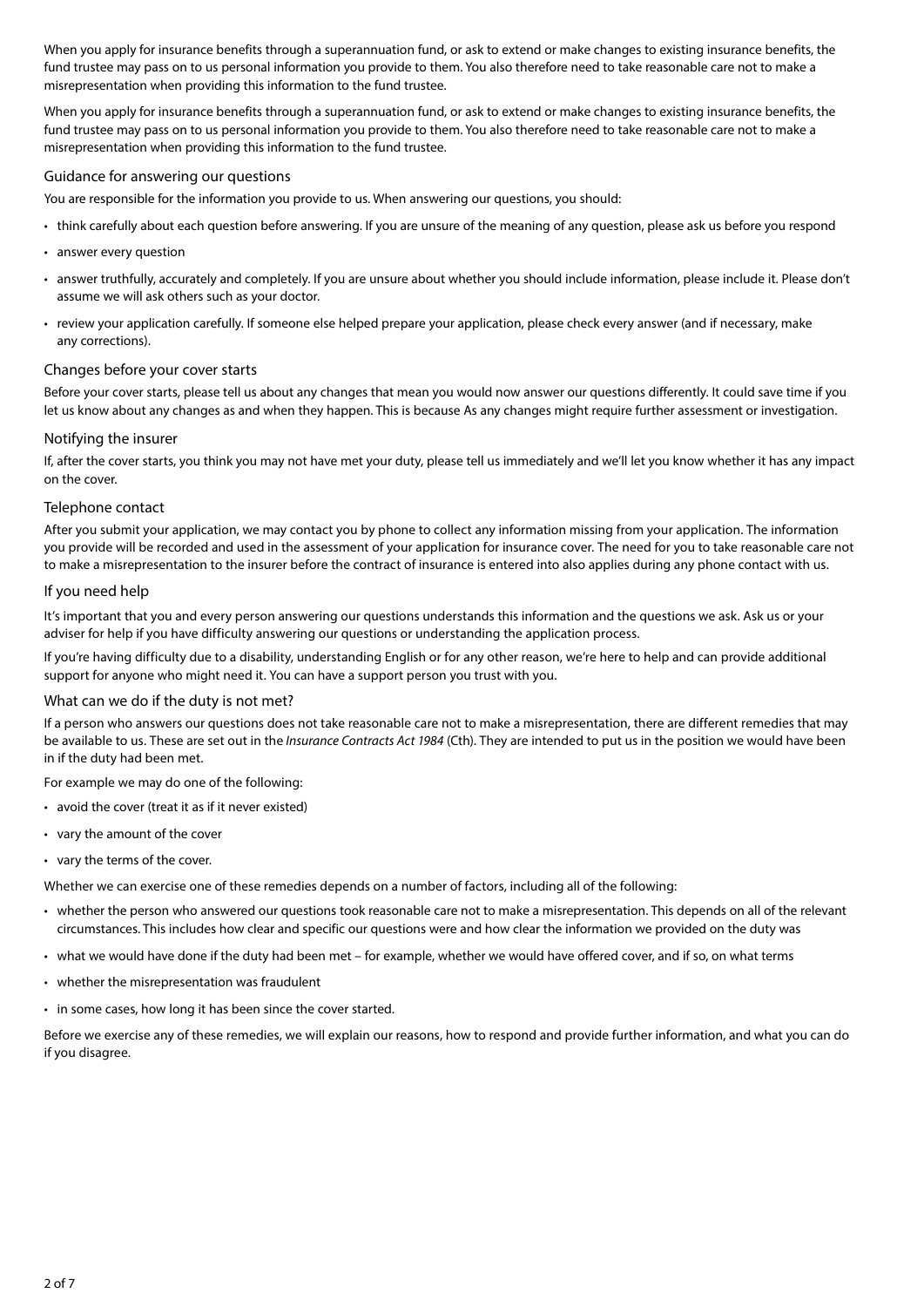# Details of life insured

| Policy number(s) if known                       |                                        |
|-------------------------------------------------|----------------------------------------|
| Title                                           | Other<br>Miss<br>Mr<br>Mrs<br>Ms<br>Dr |
| Surname                                         | First name(s)                          |
| Date of birth (dd/mm/yyyy)                      |                                        |
| Employer's name or<br>name of business/practice |                                        |
| <b>Business address</b>                         |                                        |
|                                                 |                                        |
|                                                 |                                        |

## Life insured to complete

- **1.** Are you currently on claim or eligible to make a claim under this policy or any other policy issued by OnePath Life?.................
- **2.** What was your annual income earned through personal exertion from your principal occupation, before tax, but after deduction of business expenses for the two previous financial years?

| Period                                                               | 30/6 | 30/6 |
|----------------------------------------------------------------------|------|------|
| Annual Income (excluding superannuation guarantee (SG) contributions |      |      |
| Superannuation quarantee (SG) contributions                          |      |      |
|                                                                      |      |      |

**3.** What is your current annual income earned through personal exertion, before tax, but after deduction of business expenses?

| Annual Income (excluding superannuation guarantee (SG) contributions) | $\overline{\mathcal{S}}$ , and a set of the set of $\overline{\mathcal{S}}$<br>mmmmmmmmm |
|-----------------------------------------------------------------------|------------------------------------------------------------------------------------------|
|                                                                       |                                                                                          |

Superannuation guarantee (SG) contributions **SUPER 1998** S

**4.** Do you expect your earnings to continue at or above the current level? .......................................................................................................n Yes n No

| If no, please provide details: |  |
|--------------------------------|--|
|--------------------------------|--|

**5.** Are you currently actively at work? ................................................................................................................................................................................n Yes n No

If **no**, please provide details:

**6.** Is any of your income likely to continue if you become disabled e.g. sick pay, investment income, company profit share or income generated by your business/staff while you are unable to work? ....................................................n Yes n No

If **yes**, please provide details:

| Source of income | l Income amount | How long income will continue |  |  |  |
|------------------|-----------------|-------------------------------|--|--|--|
|                  |                 |                               |  |  |  |
|                  |                 |                               |  |  |  |

**7.** Which of the following best describes your current employment situation?

Employed by family company/trust  $\Box$  Employed by own company  $\Box$  Partnership Sole trader **networks** Employed by an independent employer **notaty Employed under terms of contract**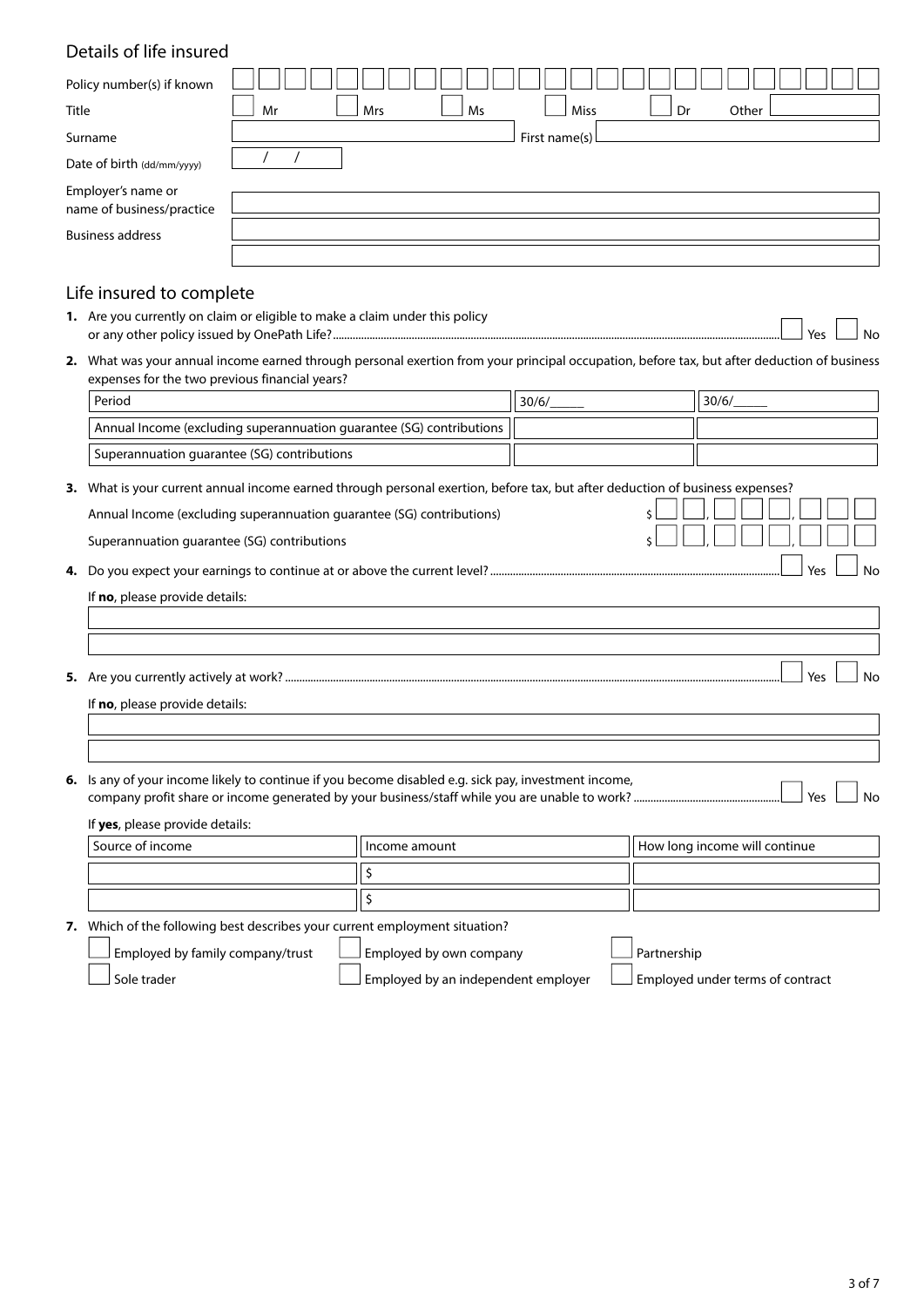|    | Please complete the following question for all employment situations other than 'Employed by an independent employer'<br>(as indicated in Question 7 above).                                                                                        |
|----|-----------------------------------------------------------------------------------------------------------------------------------------------------------------------------------------------------------------------------------------------------|
|    | Yes<br>Nο                                                                                                                                                                                                                                           |
|    | If yes:                                                                                                                                                                                                                                             |
|    | a. what level of income (net of business expenses but before tax and your personal superannuation contributions) would you expect your<br>business to continue to generate in the event of your total disablement?<br>26%-50%<br>51%-100%<br>1%-25% |
|    | <b>b.</b> How long do you estimate this income will continue for?                                                                                                                                                                                   |
|    |                                                                                                                                                                                                                                                     |
| 9. | How many people do you employ other than yourself and your spouse? Full-time<br>Part-time                                                                                                                                                           |
|    |                                                                                                                                                                                                                                                     |
|    | $\frac{0}{0}$                                                                                                                                                                                                                                       |
|    | Yes<br>No                                                                                                                                                                                                                                           |
|    | If no, please provide details:                                                                                                                                                                                                                      |
|    |                                                                                                                                                                                                                                                     |
|    |                                                                                                                                                                                                                                                     |

**12.** Do you have, or have you applied for, any other income protection or disability insurance with OnePath Life or any other company (this includes insurance through your superannuation fund and insurance your employer may provide for you)?.....  $\Box$  Yes  $\Box$  No

| Name of company | Type of cover | Amount insured | Date commenced<br>(dd/mm/yyyy) | Will this<br>policy be<br>discontinued/<br>replaced? |
|-----------------|---------------|----------------|--------------------------------|------------------------------------------------------|
|                 |               |                |                                | <b>Yes</b><br>lNo.                                   |
|                 |               |                |                                | Yes L<br>lNo.                                        |
|                 |               |                |                                | Yes<br>lNo.                                          |
|                 |               |                |                                |                                                      |

**13.** By what amount do you wish to increase the monthly amount insured?.............................................................................\$ n n n , n n n

If **yes**, please provide details below:

The maximum increase available under this feature is 15% of the current monthly amount insured after the indexation increase applied at your policy anniversary.

Additional financial evidence supporting your request to increase may be required and should be attached to this Application Form. Your financial adviser can advise on what financial evidence is required.

#### **Please use the following table to calculate the maximum increase available under this feature.**

| <b>Monthly</b> earnings when you first started this cover or, if you have increased this cover,<br>$\perp$                                                                                                                                                                              | (A)     |
|-----------------------------------------------------------------------------------------------------------------------------------------------------------------------------------------------------------------------------------------------------------------------------------------|---------|
|                                                                                                                                                                                                                                                                                         | (B)     |
| $Increase in monthly earnings (i.e. B - A)\\\\\\$                                                                                                                                                                                                                                       | (C)     |
| Percentage increase in your monthly earnings since starting this cover or the last time                                                                                                                                                                                                 | % (D)   |
|                                                                                                                                                                                                                                                                                         | $%$ (E) |
|                                                                                                                                                                                                                                                                                         | (F)     |
|                                                                                                                                                                                                                                                                                         | (G)     |
|                                                                                                                                                                                                                                                                                         | (H)     |
| t If the monthly amount insured has not increased under this feature within three years of the cover start date, the maximum individual increase available under this feature is \$1,000.<br>In this situation, the maximum increase available will be the lesser of G or H or \$1,000. | (1)     |
| * If your annual income is greater than \$320,000, use 75% of current monthly earnings for income up to \$320,000 and 50% of current monthly earnings from \$320,001 up to \$560,000. If you                                                                                            |         |

have previously selected the Priority Income Option, use 80% of current monthly earnings for income up to \$320,000 and 55% of current monthly earnings from \$320,001 up to \$560,000.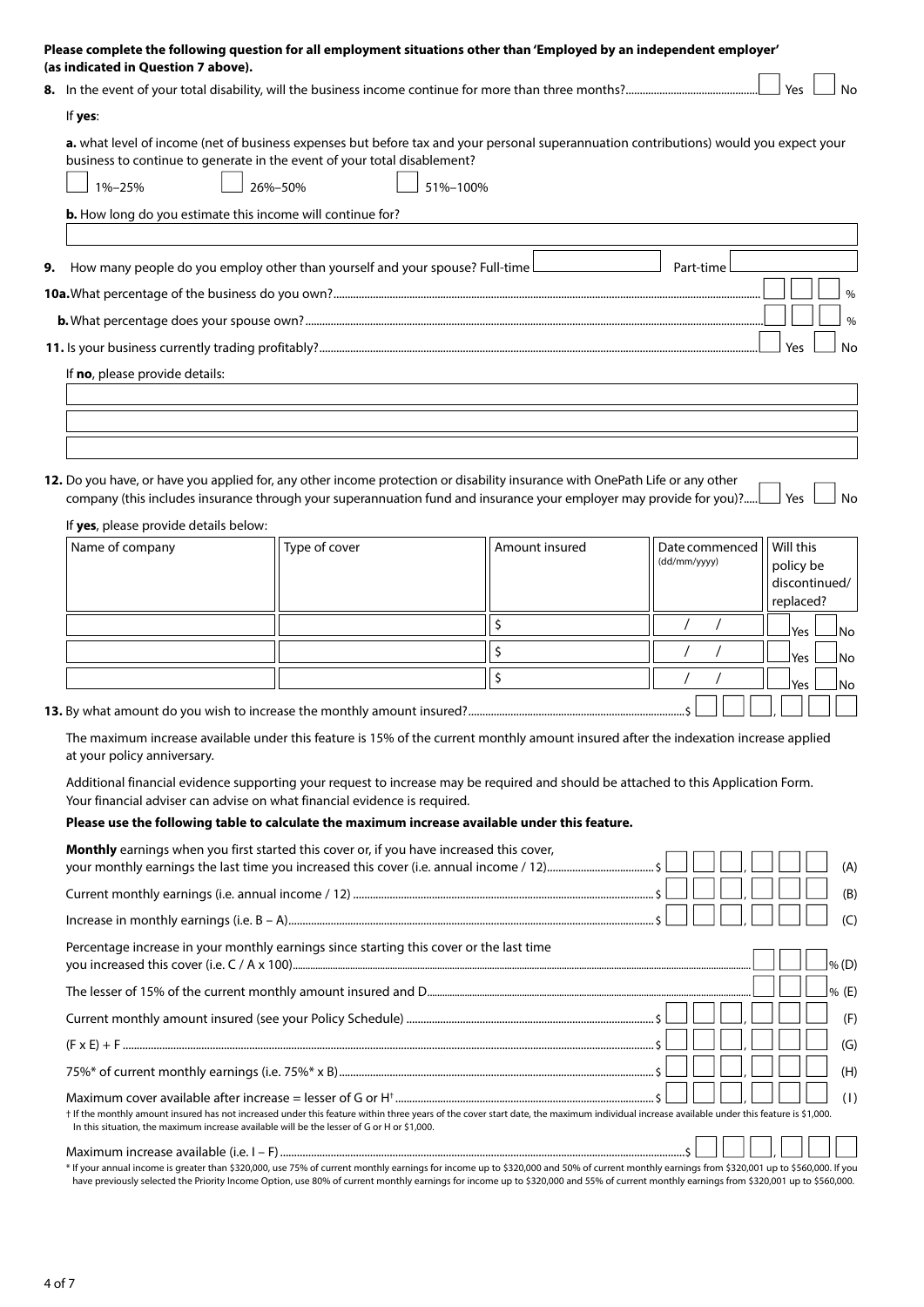# Business Expense Cover only

| If you are not applying for Business Expense Cover, proceed to the declaration on page 6.                                                                                       |  |                       |  |     |               |
|---------------------------------------------------------------------------------------------------------------------------------------------------------------------------------|--|-----------------------|--|-----|---------------|
| 14. What percentage of:                                                                                                                                                         |  |                       |  |     |               |
|                                                                                                                                                                                 |  |                       |  |     | $\frac{0}{0}$ |
|                                                                                                                                                                                 |  |                       |  |     | $\frac{0}{0}$ |
|                                                                                                                                                                                 |  |                       |  |     | $\frac{0}{0}$ |
| 15. Please state the number of employees and briefly describe their duties:                                                                                                     |  |                       |  |     |               |
|                                                                                                                                                                                 |  |                       |  |     |               |
| 16. If working in a partnership, please specify:                                                                                                                                |  |                       |  |     |               |
|                                                                                                                                                                                 |  |                       |  |     |               |
|                                                                                                                                                                                 |  |                       |  |     | $\frac{0}{0}$ |
|                                                                                                                                                                                 |  |                       |  | Yes | No            |
|                                                                                                                                                                                 |  |                       |  |     | $\frac{0}{0}$ |
| 18. Eligible expenses - please provide details in the table below of any average monthly expenses which you are responsible for and which<br>will continue during your absence. |  |                       |  |     |               |
|                                                                                                                                                                                 |  |                       |  |     |               |
| (Please do not include this amount in the expenses below).                                                                                                                      |  |                       |  |     |               |
| Details of expenses (excluding recoverable GST)                                                                                                                                 |  | <b>Monthly amount</b> |  |     |               |
|                                                                                                                                                                                 |  |                       |  |     |               |
|                                                                                                                                                                                 |  |                       |  |     |               |
|                                                                                                                                                                                 |  |                       |  |     |               |
|                                                                                                                                                                                 |  |                       |  |     |               |
| Superannuation contributions for employees not involved in the generation of revenue \$                                                                                         |  |                       |  |     |               |
|                                                                                                                                                                                 |  |                       |  |     |               |
|                                                                                                                                                                                 |  |                       |  |     |               |
|                                                                                                                                                                                 |  |                       |  |     |               |
|                                                                                                                                                                                 |  |                       |  |     |               |
|                                                                                                                                                                                 |  |                       |  |     |               |
|                                                                                                                                                                                 |  |                       |  |     |               |
| Locum cover (a person outside your business who is a direct replacement                                                                                                         |  |                       |  |     |               |
|                                                                                                                                                                                 |  |                       |  |     |               |
|                                                                                                                                                                                 |  |                       |  |     |               |
| Please describe other expenses:                                                                                                                                                 |  |                       |  |     |               |
|                                                                                                                                                                                 |  |                       |  |     |               |

\* Other expenses cannot include personal remuneration, salary, fees or drawings for the life insured or any other employee generating income, cost of goods or merchandise, mortgage principal, cost of implements of profession, or depreciation.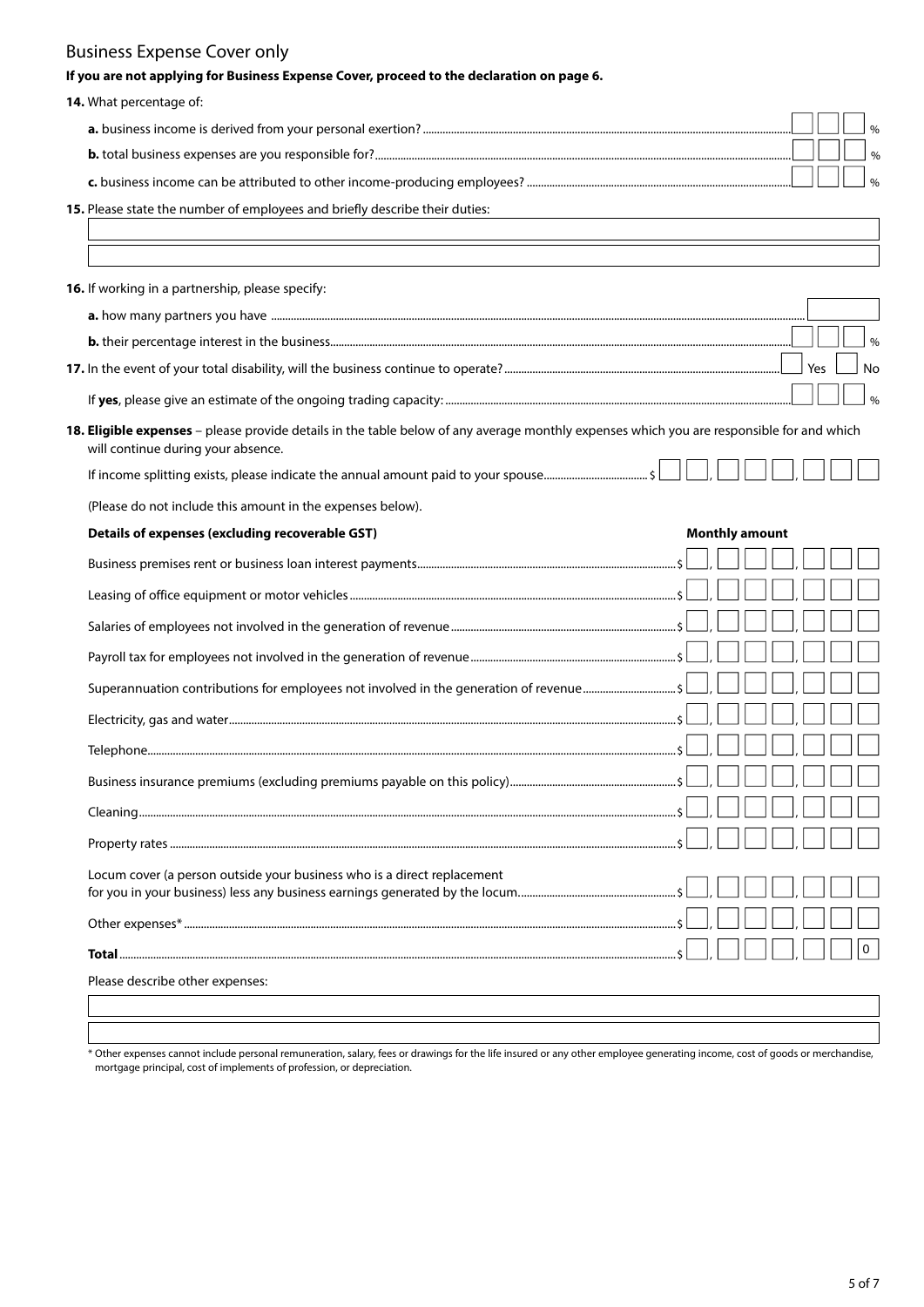#### **19.** By what amount do you wish to increase the monthly amount insured? ................

The maximum increase available under this feature is 15% of the current monthly amount insured after the indexation increase applied at your policy anniversary.

Additional financial evidence supporting your request to increase may be required and should be attached to this Application Form. Your financial adviser can advise on what financial evidence is required.

#### **Please use the following to calculate the maximum increase available under this feature.**

| <b>Monthly</b> business expenses when you first started this cover or, if you have increased<br>this cover, your business expenses the last time you increased this cover                                                                                                          |
|------------------------------------------------------------------------------------------------------------------------------------------------------------------------------------------------------------------------------------------------------------------------------------|
| (A)                                                                                                                                                                                                                                                                                |
| (B)                                                                                                                                                                                                                                                                                |
| $(\subset)$                                                                                                                                                                                                                                                                        |
| Percentage increase in your monthly business expenses since starting this cover<br>$\frac{9}{6}$ (D)                                                                                                                                                                               |
| $96$ (F)                                                                                                                                                                                                                                                                           |
| (F)                                                                                                                                                                                                                                                                                |
| (G)                                                                                                                                                                                                                                                                                |
| t If the monthly amount insured has not increased under this feature within three years of the cover start date, the maximum individual increase available under this<br>feature is \$1,000. In this situation, the maximum increase available will be the lesser of G or \$1,000. |
|                                                                                                                                                                                                                                                                                    |

## **Maximum increase available (i.e. G – F)**...................................................................................................................................................\$ n n , n n n

#### Declaration

I/We, whose signature appears below, declare that:

- I have read and understood my duty to take reasonable care not to make a misrepresentation and declare that the statements and answers provided in this application are true, accurate and complete.
- I/We understand that the information I/we provide in this Application Form along with any other statements made or evidence provided in connection with this application will be used by OnePath Life to assess whether to accept the application and issue the increased amount of insurance.
- I/We understand that the increased amount of insurance I/we have applied for will not become effective until this application is accepted in writing by OnePath Life.
- I/We understand and accept that any extra cost options or special conditions, such as premium loadings, loadings or exclusions that currently apply to my current Income Secure or Business Expense Cover will also apply to this increase.
- Where making changes to existing Guaranteed benefit payment type, Income Secure Cover, I[/we have read the 'Guaranteed benefit](http://onepath.com.au/public/pdfs/L8133-OneCare-Product-Disclosure-Statement.pdf)  [payment type' section under Incom](http://onepath.com.au/public/pdfs/L8133-OneCare-Product-Disclosure-Statement.pdf)e Secure Cover in the PDS dated 13 April 2019 available at onepath.com.au/public/pdfs/L8133-OneCare-Product-Disclosure-Statement.pdf
- Where setting up a new, or ending an existing Guaranteed benefit payment type, SuperLink arrangement for Income Secure Cover, I/we have read the 'Guaranteed benefit payment typ[e' and 'Guaranteed benefit payment type under SuperLink' sections under Incom](http://onepath.com.au/public/pdfs/L8133-OneCare-Product-Disclosure-Statement.pdf)e Secure Cover in the PDS dated 13 April 2019 available at onepath.com.au/public/pdfs/L8133-OneCare-Product-Disclosure-Statement.pdf
- Where making changes to existing Guaranteed benefit payment type, Business Expense Cover, I[/we have read the 'Guaranteed benef](http://onepath.com.au/public/pdfs/L8133-OneCareProduct-Disclosure-Statement.pdf)it [payment type' section under Business Expe](http://onepath.com.au/public/pdfs/L8133-OneCareProduct-Disclosure-Statement.pdf)nse Cover in the PDS dated 13 April 2019 available at onepath.com.au/public/pdfs/L8133- OneCareProduct-Disclosure-Statement.pdf
- I/We consent to the collection, use, storage and disclosure of my/our personal information ([including health and other sensitive](http://onepath.com.au/insurance/privacy-policy)  information) as described in the Privacy Policies. [OnePath Life's Privacy Policy is available at onepath.com](http://onepath.com.au/superandinvestments/privacy-policy).au/about-us/privacy-policy and OnePath Custodians' Privacy Policy is available at onepath.com.au/superandinvestments/privacy-policy
- If I/we have provided information about another person in this application (for example a beneficiary or life insured), I/we declare that I/we have the consent of that person to do so. I/We understand that OnePath Life and OnePath Custodians require me/us to inform the person concerned that I/we have done so and direct them to the OnePath Life and OnePath Custodians Privacy Policies.
- I/We understand if OnePath Life is notified of a change to my/our personal information OnePath Life may make this change on other policies where I am/we are a policy owner, life insured, nominated beneficiary or nominated medical practitioner.
- I/We authorise my adviser to receive and access my/our personal information for purposes of management and administration of my application, policy and any claims. Where there is a change to this authority or my/our adviser, I/we will notify OnePath Life and OnePath Custodians of the change.